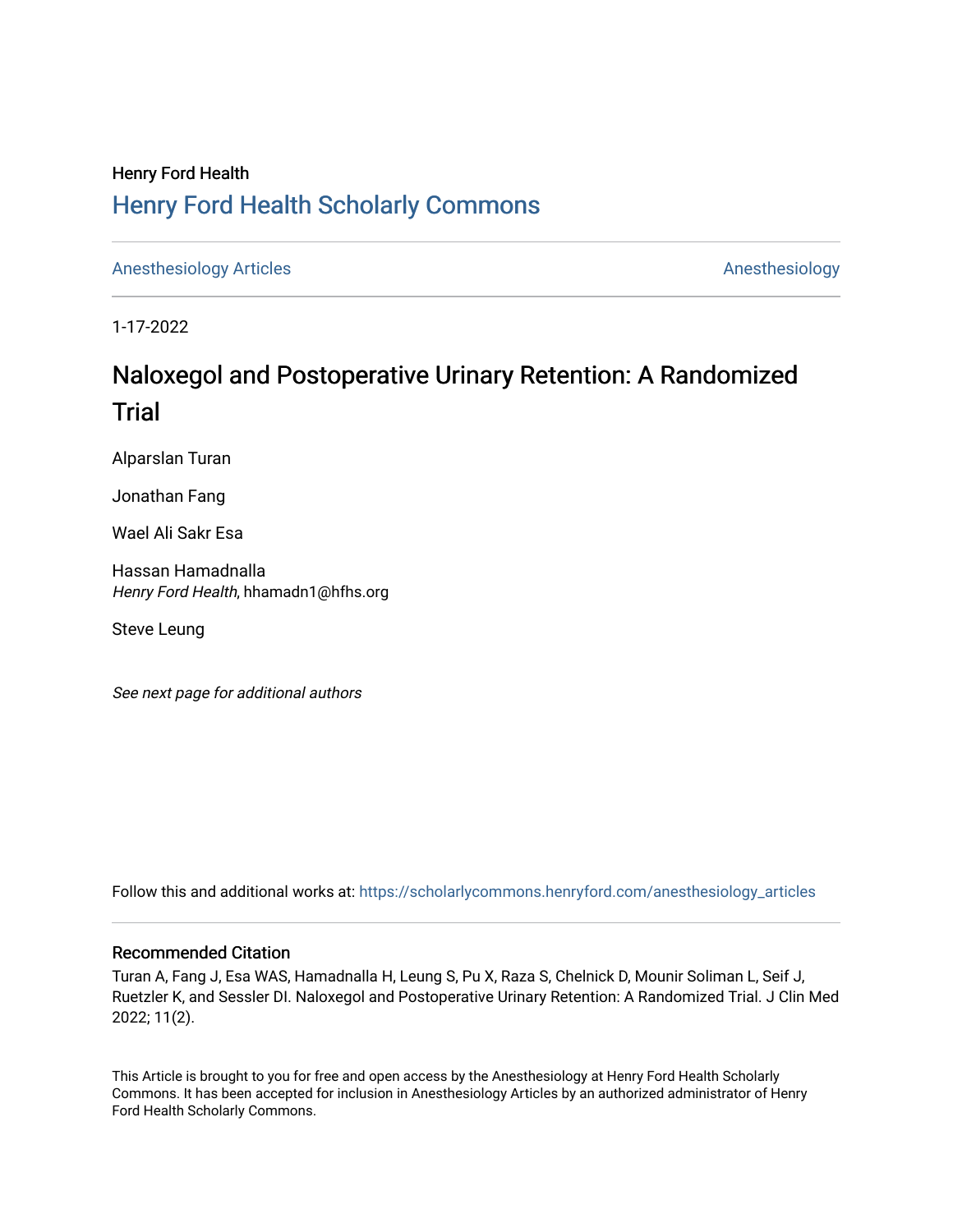# Authors

Alparslan Turan, Jonathan Fang, Wael Ali Sakr Esa, Hassan Hamadnalla, Steve Leung, Xuan Pu, Syed Raza, David Chelnick, Loran Mounir Soliman, John Seif, Kurt Ruetzler, and Daniel I. Sessler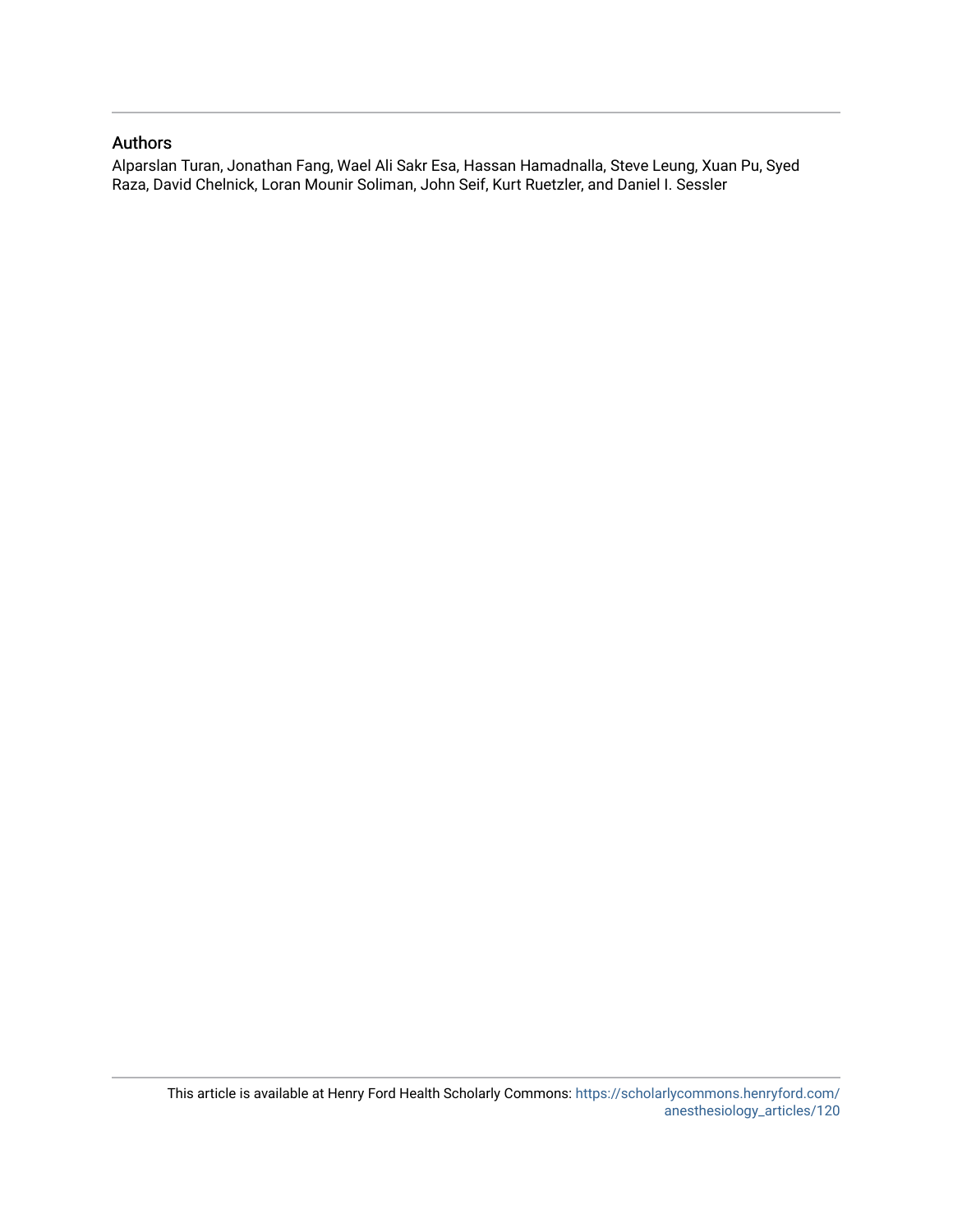



# *Article* **Naloxegol and Postoperative Urinary Retention: A Randomized Trial**

**Alparslan Turan 1,2,\*, Jonathan Fang <sup>1</sup> , Wael Ali Sakr Esa 1,2, Hassan Hamadnalla 1,3, Steve Leung <sup>1</sup> , Xuan Pu 1,4 , Syed Raza <sup>1</sup> , David Chelnick <sup>1</sup> , Loran Mounir Soliman <sup>2</sup> , John Seif <sup>2</sup> , Kurt Ruetzler 1,2 and Daniel I. Sessler [1](https://orcid.org/0000-0001-9932-3077)**

- <sup>1</sup> Department of Outcomes Research, Cleveland Clinic, Cleveland, OH 44195, USA; jhanahou@gmail.com (J.F.); alisakw@ccf.org (W.A.S.E.); hhamadn1@hfhs.org (H.H.); steveleung57@gmail.com (S.L.); PuX@ccf.org (X.P.); syraza2016@gmail.com (S.R.); CHELNID2@ccf.org (D.C.); ruetzlk@ccf.org (K.R.); ds@or.org (D.I.S.)
- <sup>2</sup> Department of General Anesthesiology, Cleveland Clinic, Cleveland, OH 44195, USA; MOUNIRL@ccf.org (L.M.S.); SEIFJ@ccf.org (J.S.)
- <sup>3</sup> Department of Anesthesiology, Pain Management & Perioperative Medicine, Henry Ford Health System, Detroit, MI 48202, USA
- <sup>4</sup> Department of Quantitative Health Sciences, Cleveland Clinic, Cleveland, OH 44195, USA
- **\*** Correspondence: turana@ccf.org

**Abstract:** Background: Naloxegol antagonizes peripheral opioid-related side effects without preventing opioid-related analgesia. However, the effect of naloxegol on opioid-induced bladder dysfunction remains unknown. Hypothesis: patients given naloxegol have lower residual bladder urine volume than those given placebo. Methods: 136 patients scheduled for elective hip and knee surgery were randomized to oral naloxegol or placebo given the morning of surgery, and on the first two postoperative mornings. Residual urine volume was measured ultrasonographically within 30 min after voiding once in the morning and once in the afternoon for two postoperative days. Opioid-related Symptom Distress Scale (ORSDS), the need for indwelling urinary catheterization, and quality of recovery (QoR) score were secondary outcomes. Results: 67 were randomized to naloxegol and 64 to placebo. We did not identify a significant effect on urine residual volume, with an estimated ratio of geometric means of 0.9 (0.3, 2.6),  $p = 0.84$ . There were no significant differences in ORSDS or QoR. There were 19 (29%) patients assigned to naloxegol who needed indwelling urination catheterization versus 7 (11%) patients in the placebo group,  $p = 0.012$ . Conclusions: Our results do not support use of naloxegol for postoperative urinary retention after hip and knee surgery.

**Keywords:** anesthesia; urinary retention; naloxegol; residual bladder urine volume

## **1. Introduction**

Post-operative urinary retention is a common postoperative complication, with an overall prevalence ranging from 2.1% to 70% depending on how the syndrome is defined and evaluated [\[1](#page-10-0)[,2\]](#page-11-0). Post-operative urinary retention can cause long-term bladder dysfunction, chronic kidney disease, urinary tract infections, and even sepsis—consequently delaying hospital discharge and increasing hospital costs [\[1](#page-10-0)[–4\]](#page-11-1). The risk of urinary retention is enhanced by certain types of surgery, advanced age, neuraxial blocks, and certain medications [\[1–](#page-10-0)[4\]](#page-11-1).

Post-operative opioids are an established cause of post-operative urinary retention [\[5,](#page-11-2)[6\]](#page-11-3). Consistent with this mechanism, naloxone frequently ameliorates urinary retention [\[7\]](#page-11-4). However, naloxone also antagonizes analgesia which limits its clinical utility. Naloxegol is a naloxone analog with limited blood brain barrier permeability [\[8\]](#page-11-5). The drug therefore antagonizes peripheral opioid receptors and opioid-related side effects without preventing opioid-related analgesia which is centrally mediated [\[8\]](#page-11-5). The drug was approved by the US Food and Drug Administration in 2014 for opioid-induced constipation, [\[9\]](#page-11-6) but whether naloxegol similarly reduces opioid-induced bladder dysfunction remains unknown.



**Citation:** Turan, A.; Fang, J.; Esa, W.A.S.; Hamadnalla, H.; Leung, S.; Pu, X.; Raza, S.; Chelnick, D.; Mounir Soliman, L.; Seif, J.; et al. Naloxegol and Postoperative Urinary Retention: A Randomized Trial. *J. Clin. Med.* **2022**, *11*, 454. [https://doi.org/](https://doi.org/10.3390/jcm11020454) [10.3390/jcm11020454](https://doi.org/10.3390/jcm11020454)

Academic Editor: Tomoyuki Kawamata

Received: 10 November 2021 Accepted: 13 January 2022 Published: 17 January 2022

**Publisher's Note:** MDPI stays neutral with regard to jurisdictional claims in published maps and institutional affiliations.



**Copyright:** © 2022 by the authors. Licensee MDPI, Basel, Switzerland. This article is an open access article distributed under the terms and conditions of the Creative Commons Attribution (CC BY) license [\(https://](https://creativecommons.org/licenses/by/4.0/) [creativecommons.org/licenses/by/](https://creativecommons.org/licenses/by/4.0/)  $4.0/$ ).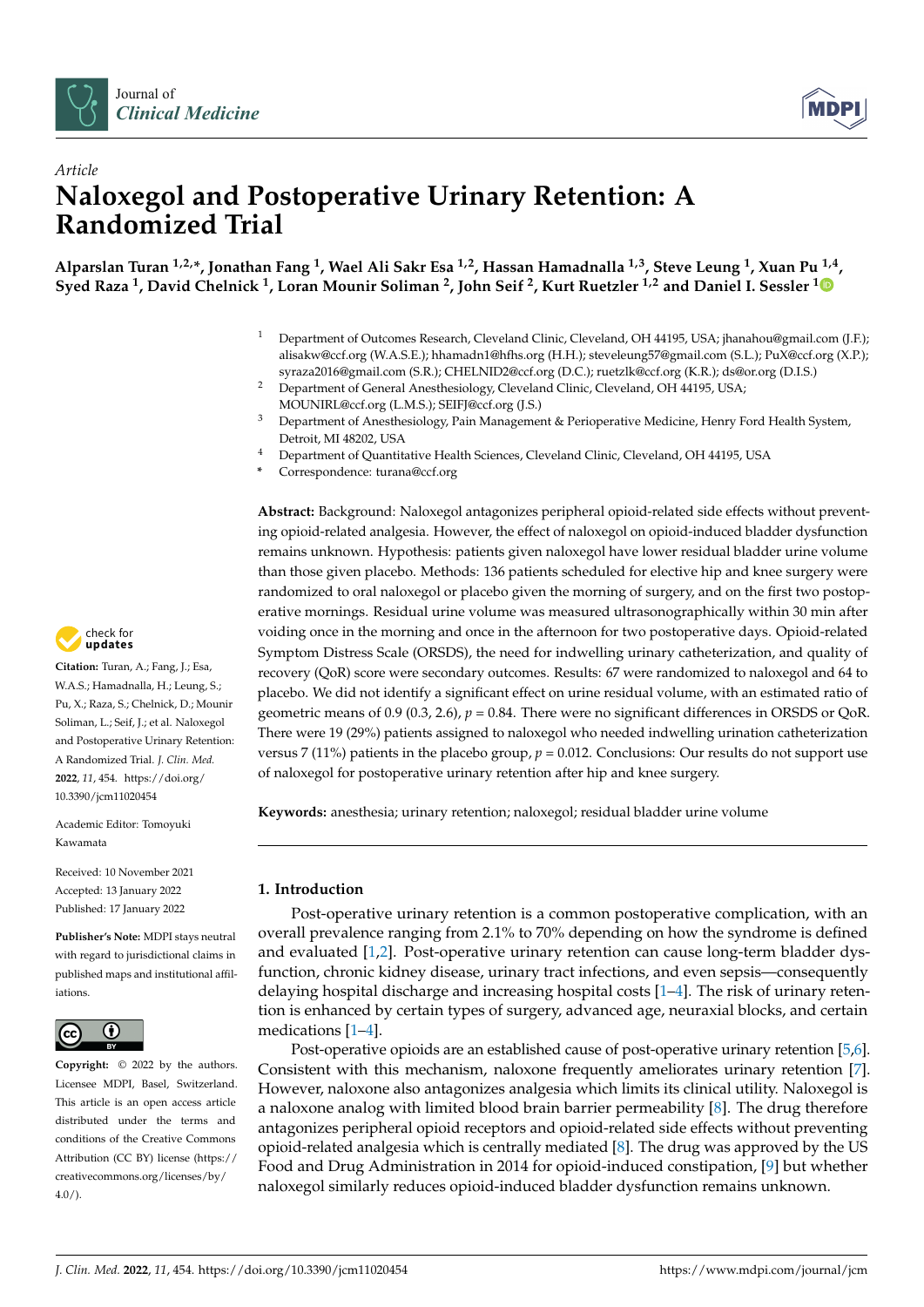The goal of this trial was to evaluate the effect of naloxegol on postoperative opioidinduced bladder dysfunction. Specifically, we tested the primary hypothesis that patients randomized to naloxegol (versus placebo) the morning of surgery and once each morning for each of the first two postoperative days have lower residual bladder urine volume. Secondarily, we compared naloxegol with placebo on opioid-related side effects, the need for indwelling urinary catheterization, and the quality of recovery.

#### **2. Methods**

Our investigator-initiated, double-blind, randomized trial was approved by the institutional review board of Cleveland Clinic. Consenting patients scheduled for elective hip and knee surgeries were enrolled with IRB approval (Number 17-765, 3 July 2017). The trial was registered at <ClinicalTrials.gov> (accessed on 9 November 2021) before the first patient was enrolled (NCT 03235739). There were no substantive changes to the protocol after initiation of patient enrollment. Our study was a priori defined as a pilot trial.

The trial enrolled non-pregnant adults scheduled for elective hip and knee surgery who were expected to have substantial postoperative pain requiring administration of opioids. Patients were excluded if they: (1) had hepatic disease (liver enzyme concentrations twice normal); (2) had kidney disease (serum creatinine  $>$  2.0); (3) had history of bladder cancer; (4) were scheduled for perioperative nerve blocks; (5) took anticholinergic medications or had conditions or comorbidity causing urinary retention; (6) were expected to require an indwelling urinary catheter before or immediately after surgery due to immobility; (7) had pre-existing urinary tract infections or other urogenital comorbidity (incontinence, cysto-ureteric reflux, known bladder retention) or conditions which can cause urinary retention; (8) had severe peptic ulcer disease, diverticular disease, infiltrative gastrointestinal tract malignancies, or peritoneal metastases; (9) were known or suspected of having a disrupted blood brain barrier, including Alzheimer's disease, stroke, poliomyelitis, cerebral palsy, multiple sclerosis, spinal lesions, and Parkinson's disease; (10) had gastrointestinal obstruction or perforation; (11) were taking strong CYP3A4 inhibitors (some antibiotics, antifungals, protease inhibitors, and antidepressants) or strong CYP3A4 inducers, other opioid antagonists; or, (12) reported hypersensitivity to naloxegol or any of its metabolites.

#### *2.1. Protocol*

Patients were randomized 1:1 to oral naloxegol 25 mg (maximum allowed daily dose) or identical-appearing placebo, stratified on chronic opioid use. Study drug was provided by the research pharmacy. Therefore all investigators and clinicians were fully blinded. Chronic opioid use was defined as more than 30 consecutive days within three preoperative months, at a daily dose of 15 mg or more of morphine or equivalent. The trial drug was prepared by our research pharmacy; investigators, clinicians, and patients were thus fully blinded to treatment. It was given orally the morning of surgery, and on the first two postoperative mornings.

General anesthesia was induced and maintained per routine, usually with propofol and the volatile anesthetic sevoflurane. Intraoperative analgesia was restricted to shortacting opioids, usually fentanyl (boluses of  $25-50 \mu$ g as needed). Spinal anesthesia was done with isobaric bupivacaine (10–15 mg). Indwelling urinary catheters were inserted in patients with an expected surgical duration exceeding 3 h, and in those in whom meticulous fluid status monitoring was desired. Intraoperative and postoperative fluid management was entirely at the discretion of the responsible clinicians.

In the post-anesthesia care unit and throughout the postoperative period, patients were managed at the discretion of the surgical team and the staff anesthesiologist. Intermittent urinary catheterization was used in postanesthesia care unit and/or surgical ward when medically indicated, generally when bladder volume was believed to exceed 400 mL. Patients were given intravenous boluses of fentanyl 25–50 µg or hydromorphone (0.2–0.4 mg) as needed at 10-min intervals in the post-anesthesia recovery unit to target pain scores at rest < 4 on a 0–10 verbal response scale.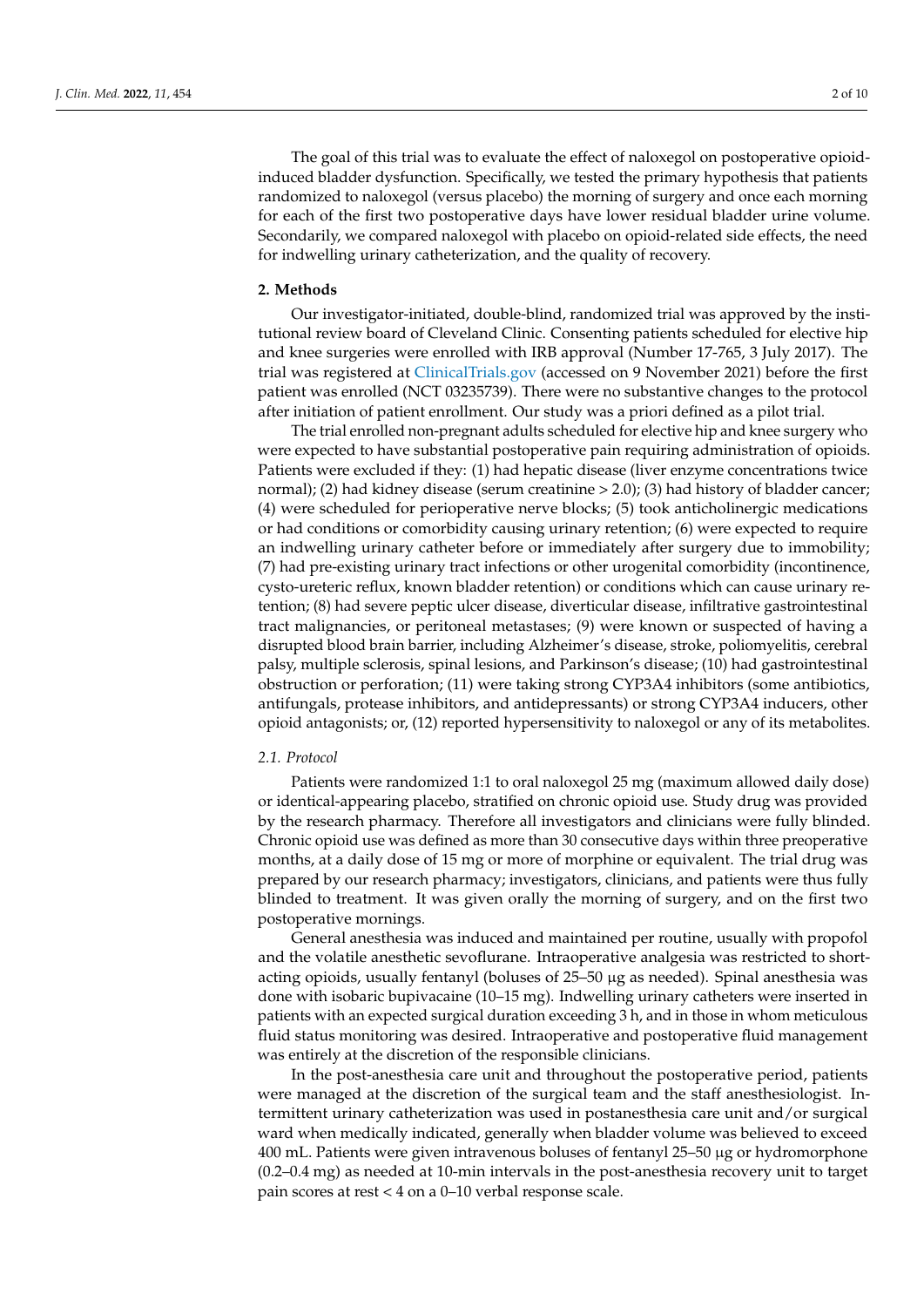Clinicians managing postoperative pain on surgical wards were blinded to aims of the study and adjusted opioid analgesia (intravenous boluses of hydromorphone (0.2–0.4 mg) or fentanyl (25–50  $\mu$ g)) as necessary to target pain scores at rest <4 on a 0–10 verbal response scale throughout hospitalization. When patients were able to tolerate oral intake, they were transitioned to oral opioids (hydromorphone, oxycodone) per clinical routine.

#### *2.2. Measurements*

Demographic and baseline characteristics were retrieved from electronic medical records for patients. Trial data were stored in a custom Redcap database.

The primary outcome, residual urine volume, was measured within 30 min after voiding using a battery-powered, portable ultrasound bladder scan BVI 3000 (Verathon, Bothell, WA, USA). The device provides three-dimensional images of the bladder and uses automated technology to estimate bladder volume. Portable bladder ultrasound devices are accurate, reliable, cost-effective, and noninvasive. Bladder ultrasound estimates of residual volume are as accurate as catheterization with no meaningful effects of age, sex, or body mass index [\[10,](#page-11-7)[11\]](#page-11-8).

The ultrasonic bladder scanner was positioned on the suprapubic area and held stationary during measurement scanning. The diameter of the bladder and volume of urine was calculated from the scan data. Scans were repeated three times and the results averaged. Bladder scans were performed by trained physician investigators once in the morning and once in the afternoon on postoperative days 1 and 2, for a total of four measurements per patient. The surgical team was blinded to volume determined by scanning. Presence of indwelling bladder catheters was recorded.

Secondary outcomes included opioid-related side effects, the need for indwelling urinary catheterization, and quality of recovery (QoR) score. Opioid-related Symptom Distress Scale (ORSDS) is a 4 point-scale that evaluates three symptom distress dimensions (frequency, severity, bothersomeness) for opioid-related side effects [\[12\]](#page-11-9). The 12 elements of the ORSDS are nausea, vomiting, constipation, difficulty passing urine, difficulty concentrating, drowsiness, lightheaded, fatigue, feeling confused, itchiness, dry mouth, and headache [\[12\]](#page-11-9). The ORSDS questionnaire was administered by a trained investigator on first and second postoperative days while patients remained hospitalized.

Quality of recovery is a validated scoring system that quantifies patients' early postoperative health status with range of 0–150 [\[13\]](#page-11-10). We used the 15-question version, the QoR-15, [\[13\]](#page-11-10) on the second postoperative day or the day of discharge if earlier. The minimal clinically important difference was accepted as 8.0 [\[14\]](#page-11-11).

There were also two a priori exploratory outcomes: (1) satisfaction with the quality of recovery, as measured on a subjective 100-point scale (where 0 means not satisfied at all and 100 means completely satisfied); and, (2) length of hospital stay after surgery.

#### *2.3. Statistical Analysis*

The statistical analysis plan was developed before patient enrollment and was included in our IRB application. Analyses were modified intent-to-treat and included all randomized patients who received some study drug. Demographic and baseline characteristics were summarized using appropriate statistics (i.e., means  $\pm$  standard deviations, medians [Q1, Q3], or N (%)). Baseline variables with absolute standardized differences (ASD)  $> 0.34$ (i.e., 1.96  $\times \sqrt{\frac{1}{n}}$  $\frac{1}{n_1} + \frac{1}{n_2}$ ) were considered as imbalanced [\[15\]](#page-11-12) and adjusted for in all primary and secondary analyses. We used an overall alpha of 0.05 for both primary and secondary analyses, with a significance criterion of 0.05 for the primary analysis and 0.017 for each secondary analysis (i.e., 0.05/3, Bonferroni correction).

For the primary analysis, urine residual was to be log-transformed if it did not meet normality assumption. We used a linear mixed effects model adjusting for within-subject correlation (using a first order autoregressive correlation structure) across the four time points, where the random effects were subject and fixed effects were time, treatment, and chronic opioid use. First, we tested the group-by-time interaction to assess whether the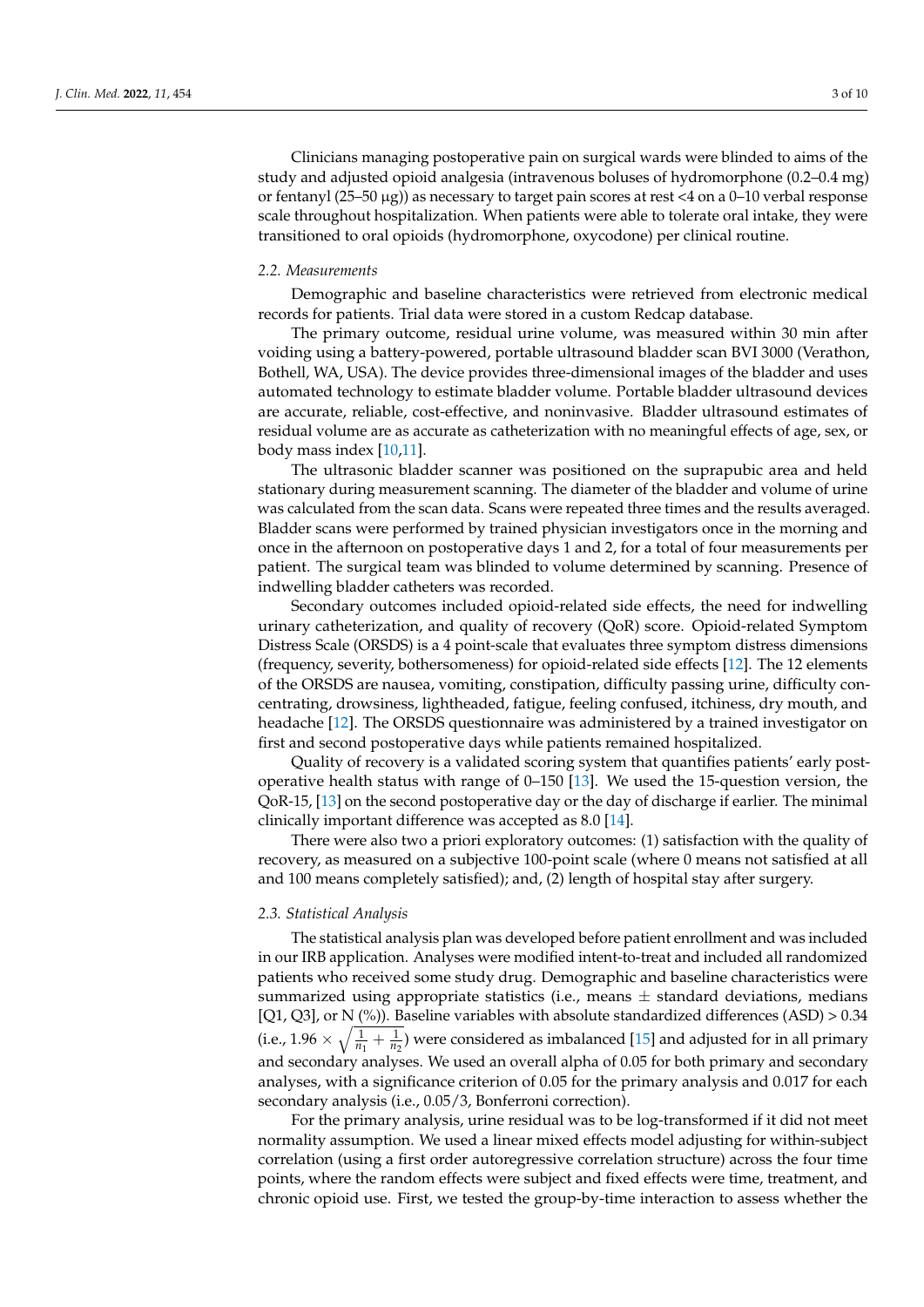treatment effect differed over time (the significance level of interaction was 0.20). If it appeared to differ, we would report the treatment effect separately for each measurement time using a Bonferroni correction. Absent an interaction, we would assess the group difference on the volume of residual urine collapsing over time. We would also test if there was different treatment effect among chronic opioid users and nonusers by adding an interaction term with treatment.

We used multiple imputation for longitudinal data to impute missing values of the repeated measurements of the primary outcome. Fully conditional specification (FCS) method was used to impute missing values. Then the 10 imputed complete datasets were analyzed to obtain the pooled results. This imputation was completed using MI (multiple imputation) procedure in SAS. The results of analysis using complete cases are reported as a sensitivity analysis. Because the log-transformed primary outcome was not normally distributed, we did another sensitivity analysis using Wilcoxon rank sum test to compare groups over 4 time periods by pooling all the measurements in each group.

For the secondary analysis, we assessed the treatment effect on ORSDS by fitting a linear mixed model assuming an autoregressive correlation structure. The effect of naloxegol on the incidence of the need of indwelling urinary catheterization was assessed using Pearson chi-square test. The QoR score was compared between treatment and control group with a Wilcoxon rank sum test. Pain management satisfaction scores and duration of hospitalization were summarized for exploratory analysis.

#### *2.4. Sample Size*

Our sample size estimate was based on the linear mixed effects model for repeated measured data to test the primary hypothesis that patients who received Naloxegol 25 mg given once in the morning every day would have lower mean volume of residual urine in bladder when compared to placebo. Sixty-two patients per group were needed to have 90% power at a two-sided alpha level of 0.05 to detect a difference of 24 mL with an assumed standard deviation of 60, which is equivalent to a mean ratio of 0.80 if the mean of control group is assumed to be 125. To be conservative we assumed four measurements per patient with a correlation of 0.3. Assuming 10% loss to follow-up, we needed 12 more patients to reach the planned power with an end-sample size of 136. In addition to the 136 patients, we enrolled two pilot patients whose data were not considered for analysis to test feasibility of recruitment, protocol adherence, randomization process, and data collection. Data quality was confirmed at 33% enrollment.

#### **3. Results**

A total of 136 patients were enrolled, although five patients withdrew and were excluded from the analysis (Figure [1\)](#page-6-0). Among the remaining 131 patients, 67 were randomized to naloxegol and 64 to placebo. Baseline and demographic characteristics are summarized in Table [1.](#page-6-1) All patients had hip and knee surgery. There were some imbalances observed in baseline characteristics. But since our trial was randomized, imbalance should reflect chance imbalances rather than confounding; therefore, no adjustment was made during primary and secondary analyses.

Post-operative urinary retention independent of group allocation was (median (Q1, Q3)) 102 (7, 209) mL in the morning of postoperative day 1, 34(0, 206) mL in the evening of postoperative day 1, 29 (0, 144) mL the morning of postoperative day 2, and 13 (0, 76) mL the evening of postoperative day 2.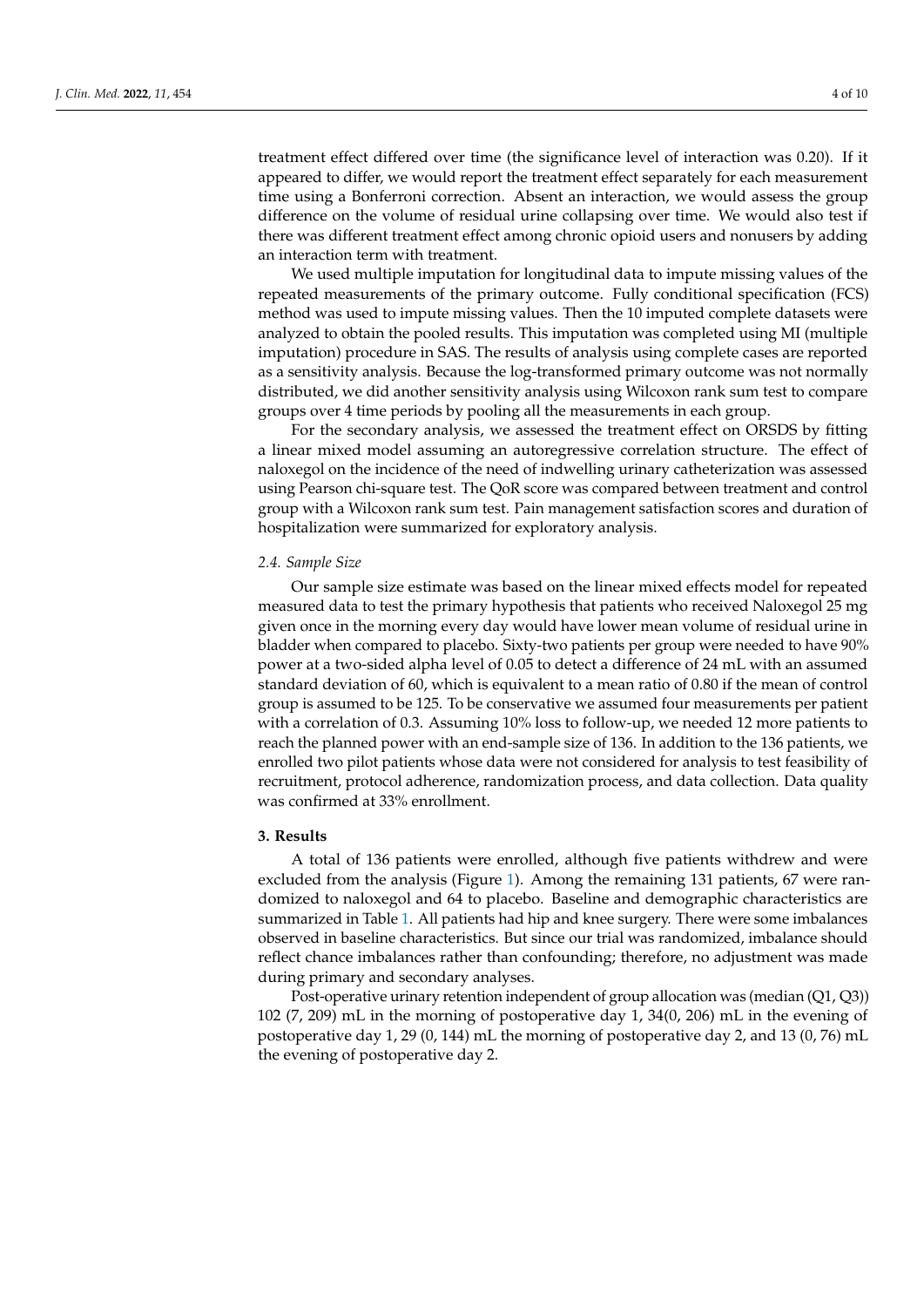<span id="page-6-0"></span>

**Figure 1.** Flowchart of screening, randomization and withdrawal of patients. **Figure 1.** Flowchart of screening, randomization and withdrawal of patients.

<span id="page-6-1"></span>**Table 1.** Baseline characteristics by group. **Table 1.** Baseline characteristics by group.

| Factor                        | Naloxegol ( $n = 67$ ) | Placebo $(n = 64)$            | <b>ASD</b>       |
|-------------------------------|------------------------|-------------------------------|------------------|
| Demographic                   |                        |                               |                  |
| Age (yrs.)                    | $64 \pm 13$            | $62 \pm 11$                   | 0.177            |
| Female                        | 32(48)                 | 32(50)                        | 0.046            |
| Race $3$                      |                        |                               | 0.180            |
| Caucasian                     | 59 (89)                | 57 (92)                       |                  |
| African American              | 6(9)                   | 5(8)                          |                  |
| Other                         | 1(2)                   | 0(0)                          |                  |
| BMI $(kg/m^2)$                | $29 \pm 6$             | $30 \pm 7$                    | 0.059            |
| ASA status                    |                        |                               | 0.374            |
| 1                             | 1(2)                   | 1(2)                          |                  |
| $\overline{\mathbf{c}}$       | 8(12)                  | 15(23)                        |                  |
| 3                             | 52 (77)                | 46 (72)                       |                  |
| 4                             | 6(9)                   | 2(3)                          |                  |
| Apfel PONV score              | 2.0(2.0, 3.0)          | $2.0$ (2.0, 3.0) <sup>1</sup> | 0.138            |
| Chronic opioids use           | 36(13)                 | 32(13)                        | 0.03             |
| Surgery type                  |                        |                               | $\boldsymbol{0}$ |
| Hip                           | 67 (100)               | 64 (100)                      |                  |
| Knee                          | 0(0)                   | 0(0)                          |                  |
| Surgery duration, hour        | 3.6(2.9, 4.7)          | $3.5(2.9, 4.5)^1$             | 0.062            |
| <b>Medical History</b>        |                        |                               |                  |
| Kidney Disease                | 4(6)                   | 1(2)                          | 0.231            |
| Chronic Pulmonary Disease     | 9(13)                  | 9(14)                         | 0.018            |
| Obstructive Sleep Apnea       | 9(13)                  | 6(10)                         | 0.123            |
| Diabetes Mellitus             | 7(10)                  | 7(11)                         | 0.021            |
| Myocardial Infarction         | 6(9)                   | 4(6)                          | 0.098            |
| <b>Ischemic Heart Disease</b> | 14 (21)                |                               | 0.130            |
| Neurologic Diseases           | 7(10)                  | 12(19)                        | 0.244            |
| Chronic Pain                  | 1(2)                   | 5(8)                          | 0.308            |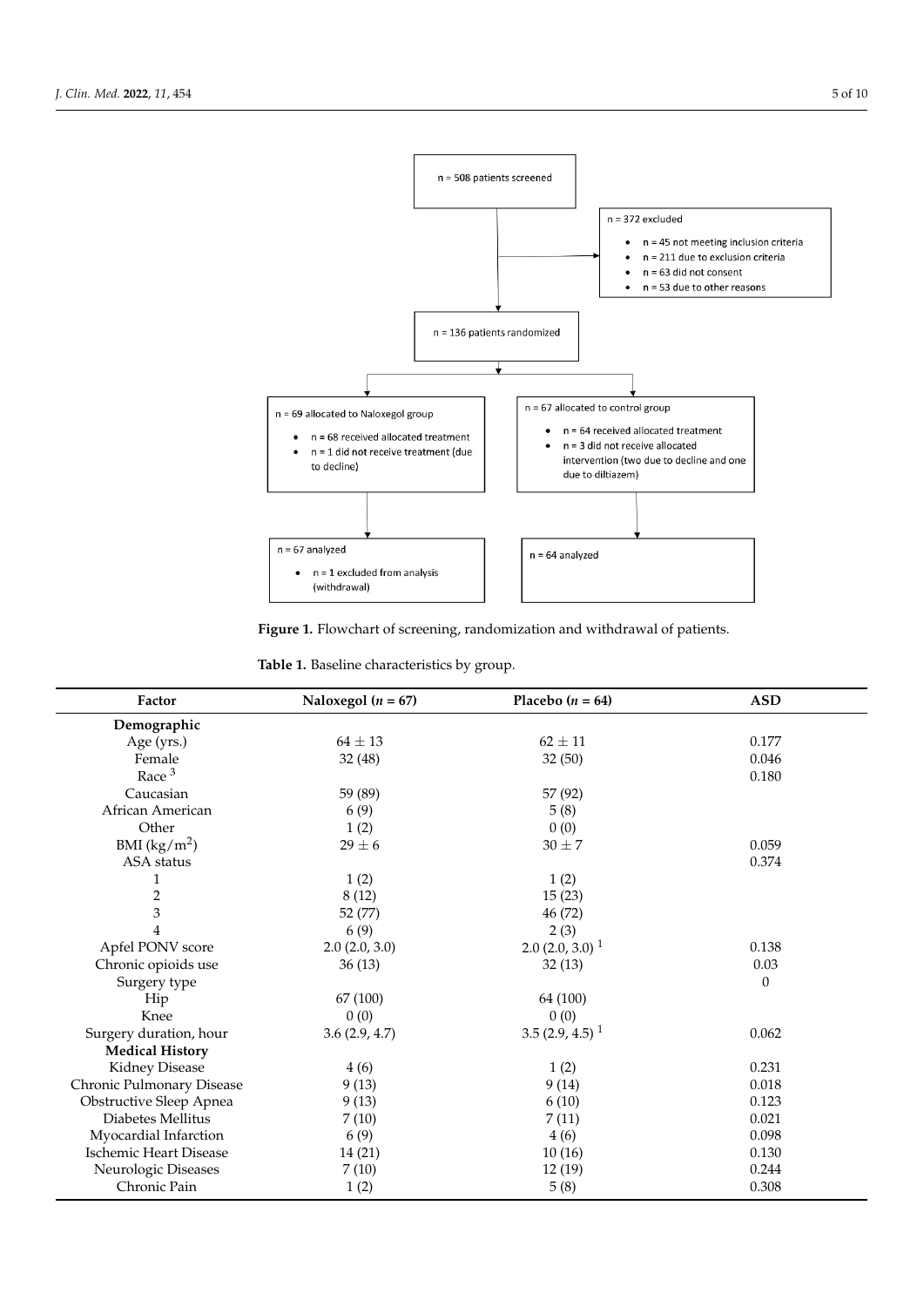| Factor                       | Naloxegol ( $n = 67$ ) | Placebo $(n = 64)$             | <b>ASD</b> |
|------------------------------|------------------------|--------------------------------|------------|
| <b>Current Smoker</b>        | 9(13)                  | 7(11)                          | 0.071      |
| Drug User                    | 2(3)                   | 5(8)                           | 0.219      |
| Alcohol Abuse                | 10(15)                 | 7(11)                          | 0.254      |
| Cancer                       | 10(15)                 | 6(10)                          | 0.165      |
| Anesthesia type <sup>1</sup> |                        |                                | 0.21       |
| General anesthesia           | 46(69)                 | 45 (71)                        |            |
| Spinal anesthesia            | 21(31)                 | 18 (29)                        |            |
| Intraoperative variables     |                        |                                |            |
| Colloids, ml                 | 0(0, 500)              | $0(0, 250)^1$                  | 0.101      |
| Crystalloids, ml             | 2000 (1400, 2700)      | 1800 (1400, 2700) <sup>1</sup> | 0.051      |
| RBC, cc                      | 0(0, 0)                | $0(0,0)$ <sup>1</sup>          | 0.336      |
| Platelets, cc                | 0(0, 0)                | $0(0, 0)$ <sup>1</sup>         | 0.173      |
| Urine, cc                    | 0(0, 420)              | $0(0, 460)^1$                  | 0.081      |
| Intraoperative opioid use    | 20(5.0, 30.3)          | $20(7.5, 25.3)^{1}$            | 0.01       |

**Table 1.** *Cont.*

BMI: body mass index; ASA: American Society of Anesthesiologists; PONV: Postoperative nausea and vomiting. Statistics presented as means  $\pm$  SDs, medians (Q1, Q3), or N (column %). ASD: absolute standard difference; standardized difference is the difference in means or proportions divided by the pooled standard deviation. ASD larger than 0.34 was considered as imbalanced. Superscripts of summary statistics represent missing number.

#### *3.1. Primary Analyses*

The median  $(Q1, Q3)$  of urine residual volume was 62 (5, 187) in patients given naloxegol and 114 (13, 247) in those given placebo from day 1 morning to 0 (0, 122) (treatment) and 28 (0, 66) (control) at day 2 afternoon. After log transformation, urine residual volumes were more normally distributed. The treatment-by-time interaction was not significant ( $p = 0.77$ ). We did not find significant treatment effect on urine residual volume, with an estimated ratio of geometric means of  $0.90$  ( $0.32$ ,  $2.55$ ),  $p = 0.84$ .

The treatment effect did not differ between chronic opioid users and non-users (interaction *p* = 0.92). According to the complete case analysis, naloxegol did not significantly affect the mean urine residual volume compared to placebo over postoperative day 1–2, with estimated ratio of geometric means of 0.82 (0.26, 2.56), *p* = 0.73 (Table [2](#page-7-0) and Figures [2](#page-8-0) and [3\)](#page-8-1). The treatment effect also did not differ across time or across chronic opioid user groups in the complete case analysis.

<span id="page-7-0"></span>**Table 2.** Treatment effect on urine residual.

|                               | Postoperative Day | Total $(n = 114)$ <sup>b</sup> | Naloxegol<br>$(n = 59)$ a,b | Placebo<br>$(n = 55)$ <sup>a<sub>,b</sub></sup> | <b>Ratio of Geometric</b><br>Means (95% CI) $\degree$ | <i>v</i> -Value |
|-------------------------------|-------------------|--------------------------------|-----------------------------|-------------------------------------------------|-------------------------------------------------------|-----------------|
| Urine residual<br>volume (mL) | Overall           |                                |                             |                                                 | 0.90(0.32, 2.55)                                      | 0.84            |
|                               | Day 1 AM          | 102 (7, 209)                   | 62(5, 187)                  | 114 (13, 247)                                   |                                                       |                 |
|                               | Day 1 PM          | 34(0, 206)                     | 48 (0, 206)                 | 31(0, 169)                                      |                                                       |                 |
|                               | Day 2 AM          | 29(0, 144)                     | 32(0, 152)                  | 28 (0, 122)                                     |                                                       |                 |
|                               | Day 2 PM          | 13(0, 76)                      | 0(0, 122)                   | 28(0, 66)                                       |                                                       |                 |

CI: confidence interval. <sup>a</sup>: The primary analysis included 114 patients due to complete missing of 17 patients (nine in control group and eight in treatment group). <sup>b</sup>: Summary statistics of primary outcome urine residual was reported as median (Q1, Q3) during the first two postoperative days. <sup>c</sup>: The ratio of geometric means (Naloxegol versus placebo) was estimated using a linear mixed-effect model with repeated measures assuming a first order auto-regressive correlation structure (known as AR(1)) after multiple imputation for missing data. The random effect was subject and the fixed effects included time, treatment, and chronic opioid use. The treatment effect did not differ across time ( $p = 0.77$ ) or across chronic opioid use ( $p = 0.92$ ).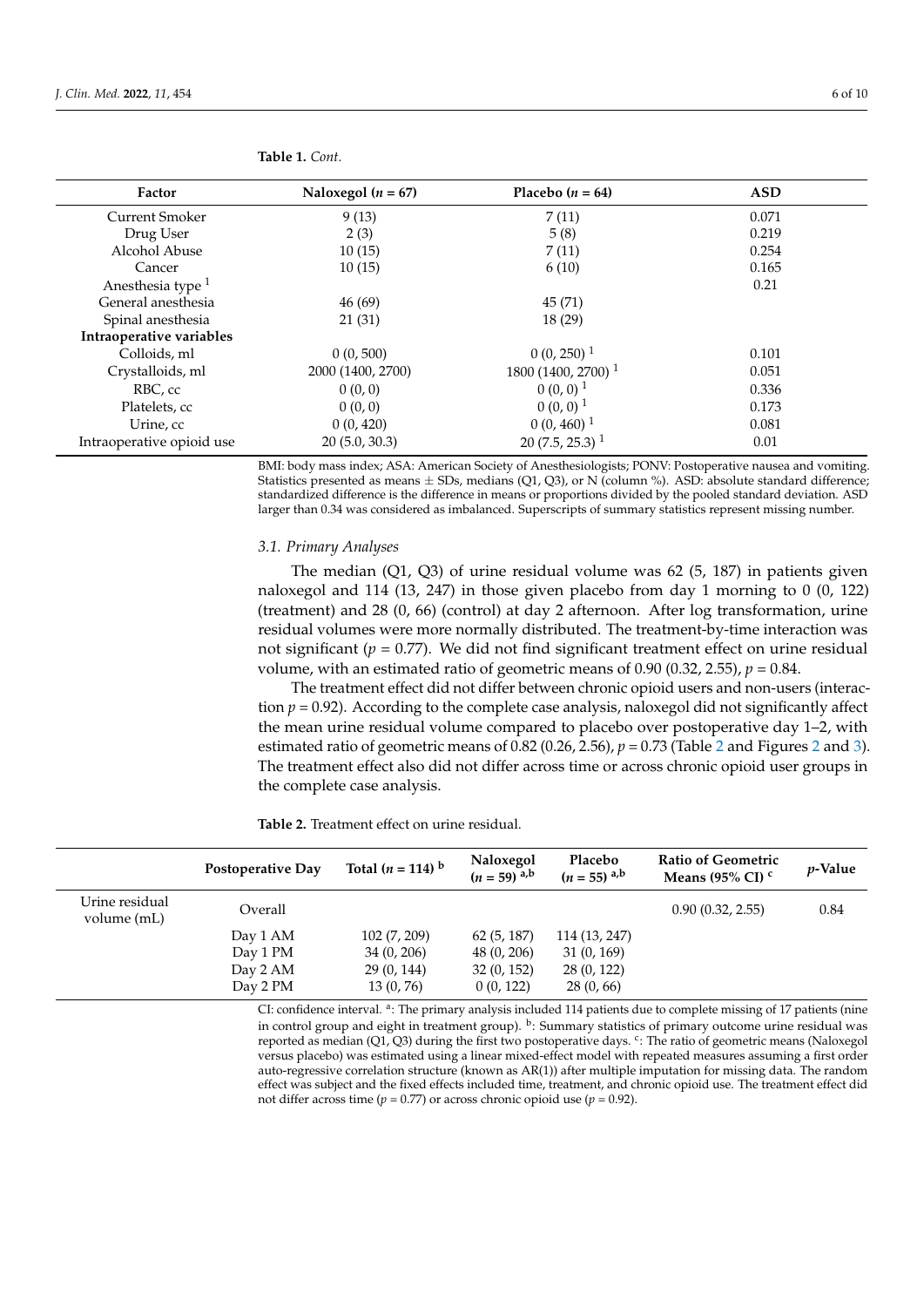<span id="page-8-0"></span>

**Figure 2.** Boxplot of urine residual by time. The line in the box represents the median of each group. The blue circle in the box represents the mean of urine residual in naloxegol group and blue circles outside the box represent the outliers. The red "+" sign in the box represent the mean of urine residual in placebo group and red "+" sign outside of box represent outliers.

*J. Clin. Med.* **2022**, *11*, x FOR PEER REVIEW 7 of 10

<span id="page-8-1"></span>

Related Symptom Distress Scale. QoR-15 score: Development and Psychometric Evaluation of a Postoperative Quality of Recovery Score.  $\overline{\phantom{a}}$ **Figure 3.** Forest plot of primary and secondary outcome, Naloxegol versus placebo. ORDS: Opioid–

patients over those four time periods did not show significant treatment effect on the urine residual volume with an estimated median difference of  $-3$  mL ( $-7$ , 1,  $p = 0.63$ ). The sensitivity analysis using Wilcoxon Rank Sum test to compare groups on the

In 17 (13%) patients, all four measurements on primary outcome were missing mostly because of indwelling bladder catheters. The fraction of patients with missing values was similar in the naloxegol and placebo groups.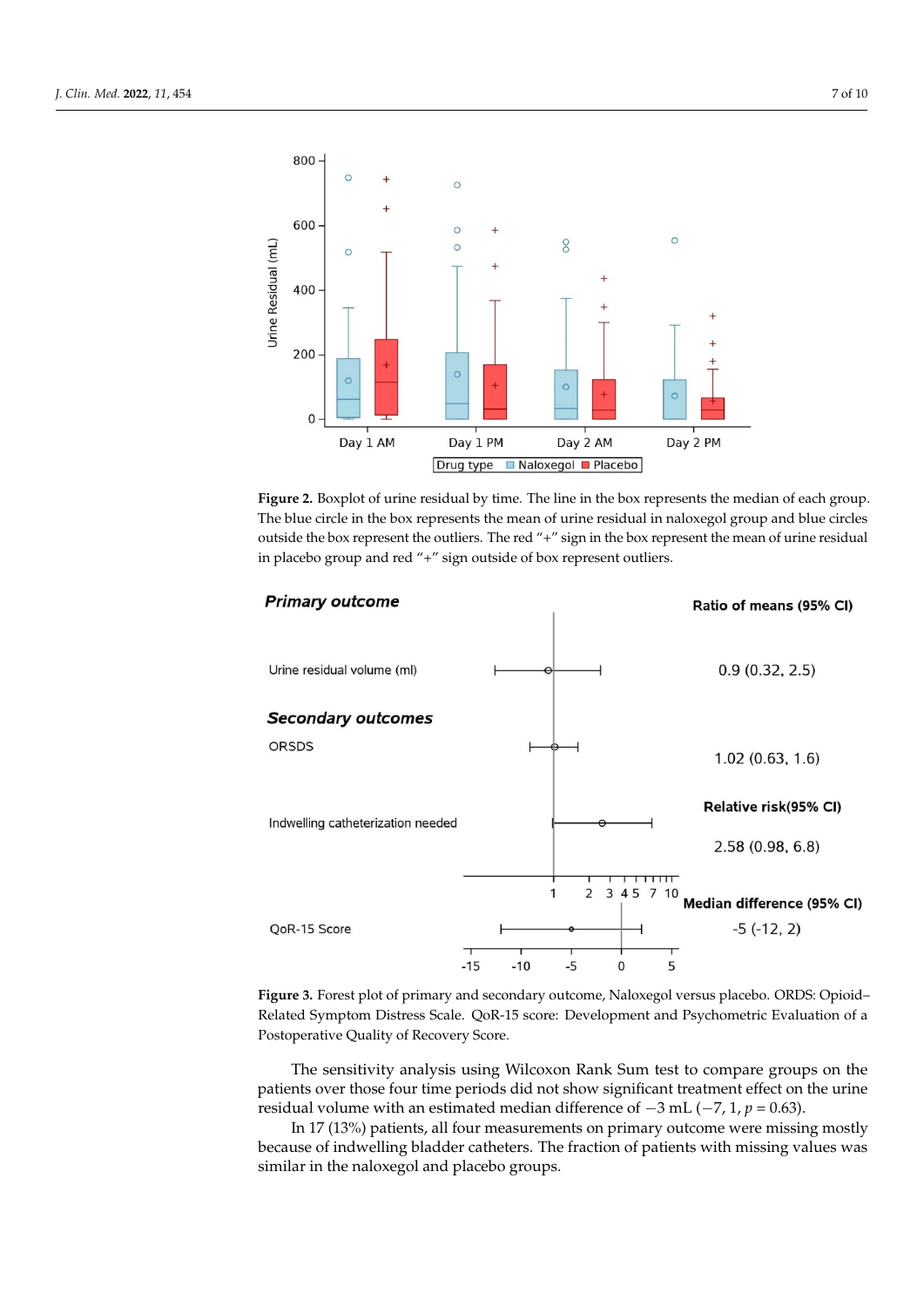#### *3.2. Secondary Analyses*

The median (Q1, Q3) of opioid-related side effects (ORSDS) score at postoperative day 2 was 0.34 (0.2, 0.64) for treatment and 0.34 (0.13, 0.62) for control (Table [3,](#page-9-0) Supplementary Material Tables S1 and S2). There were 19 (29%) patients assigned to naloxegol who needed indwelling urination catheterization versus seven (11%) patients in the placebo group. Treated patients had borderline higher risk of needing an indwelling catheterization, with an estimated relative risk (98.3% CI) of 2.6 (0.98, 6.8),  $p = 0.012$  from Pearson chi-square (Table [3,](#page-9-0) Supplementary Material Tables S1 and S2) (*p* = 0.022 from continuity adjusted chi-square). There were also no significant differences in opioid-related side effects or quality of recovery.

<span id="page-9-0"></span>

|                           | Postoperative Day | N Missing | Naloxegol ( $n = 67$ ) | Placebo $(n = 64)$ | Effect Estimate (98.3% CI)                             | $p$ -Value <sup>a</sup> |
|---------------------------|-------------------|-----------|------------------------|--------------------|--------------------------------------------------------|-------------------------|
| ORSDS b                   | Overall           |           |                        |                    | Ratio of geometric means<br>1.02(0.63, 1.67)           | 0.91                    |
|                           | Day 1             |           | 0.53(0.34, 0.79)       | 0.45(0.31, 0.81)   |                                                        |                         |
|                           | Day 2             | 24        | 0.34(0.2, 0.64)        | 0.34(0.13, 0.62)   |                                                        |                         |
| Indwelling need b         | Until discharge   |           | 19(0.3)                | 7(0.1)             | Relative risk<br>2.58(0.98, 6.80)<br>Median difference | 0.012                   |
| OoR-15 Score <sup>b</sup> | Discharge day     | Q         | 119 (103, 131)         | 123 (115, 133)     | $-5(-12, 2)$                                           | 0.08                    |

ORSDS: opioid-related side effects; QoR: quality of recovery. ORSDS is a 4-point scale score, where the higher represents more opioid-related side effects. Qor15 score ranges from 0-150, where the higher score represents better recovery. <sup>a</sup>: Bonferroni correction was made due to multiple testing ( $p = 0.017$  i.e.,  $p = 0.05/3$ ). <sup>b</sup>: The treatment effect on ORSDS was estimated using a mixed effects model assuming auto-regressive correlation structure and the outcome was log-transformed. Pearson chi-square test was used to test the effect on the indwelling urine catheterization use. Hodges–Lehmann estimation was used on QoR-15 scores due to non-normality.

#### *3.3. Exploratory Analyses*

The median (Q1, Q3) of pain management satisfaction at discharge was 90 (80, 100) for patients given naloxegol and 90 (83, 100) for patients given placebo. Patients given naloxegol stayed in the hospital for a median  $(Q1, Q3)$  of 3.2 (2.3, 4.3) days, and those assigned to placebo stayed 2.4 (2.2, 3.3) days. The median (Q1, Q3) of postoperative opioid use in morphine equivalent was 45 (25, 83) mg for the naloxegol group and 43 (23, 81) mg for the placebo group.

#### **4. Discussion**

Current care approaches including early mobilization and goal-directed fluid management, may reduce postoperative urinary retention. On the other hand, urinary retention is promoted by spinal anesthesia, advanced age, male sex, large intraoperative fluid volumes and opioids  $[2-4,16]$  $[2-4,16]$  $[2-4,16]$ . We found that urinary retention was common after hip and knee surgery and that residual urine volumes were high, especially on the first operative day. It is possible that high volumes are consequent to enhanced recovery protocols which discourage intraoperative bladder catheterization, and promote removing necessary catheters at the end of surgery.

Naloxegol did not significantly reduce mean urine residual volume. However, our pilot trial had limited power; consequently, confidence intervals around the difference were wide, ranging from a 74% reduction to a 2.4-fold increase in geometric means. Thus, while our results are not encouraging, we cannot conclude with any certainty that naloxegol has no clinically meaningful benefit on urinary retention. We used the highest dose of naloxegol approved for opioid-induced bowel dysfunction [\[17\]](#page-11-14). It remains possible that higher doses are needed to prevent urinary retention. Interestingly, another peripheral opioid antagonist methylnaltrexone was effective in nonsurgical volunteers in reversal of urinary retention supporting the theory that peripheral mechanisms play a role in opioid-induced urinary retention [\[18\]](#page-11-15).

Curiously, patients randomized to naloxegol were about twice as likely to require indwelling postoperative bladder catheters. However, the number of events was small and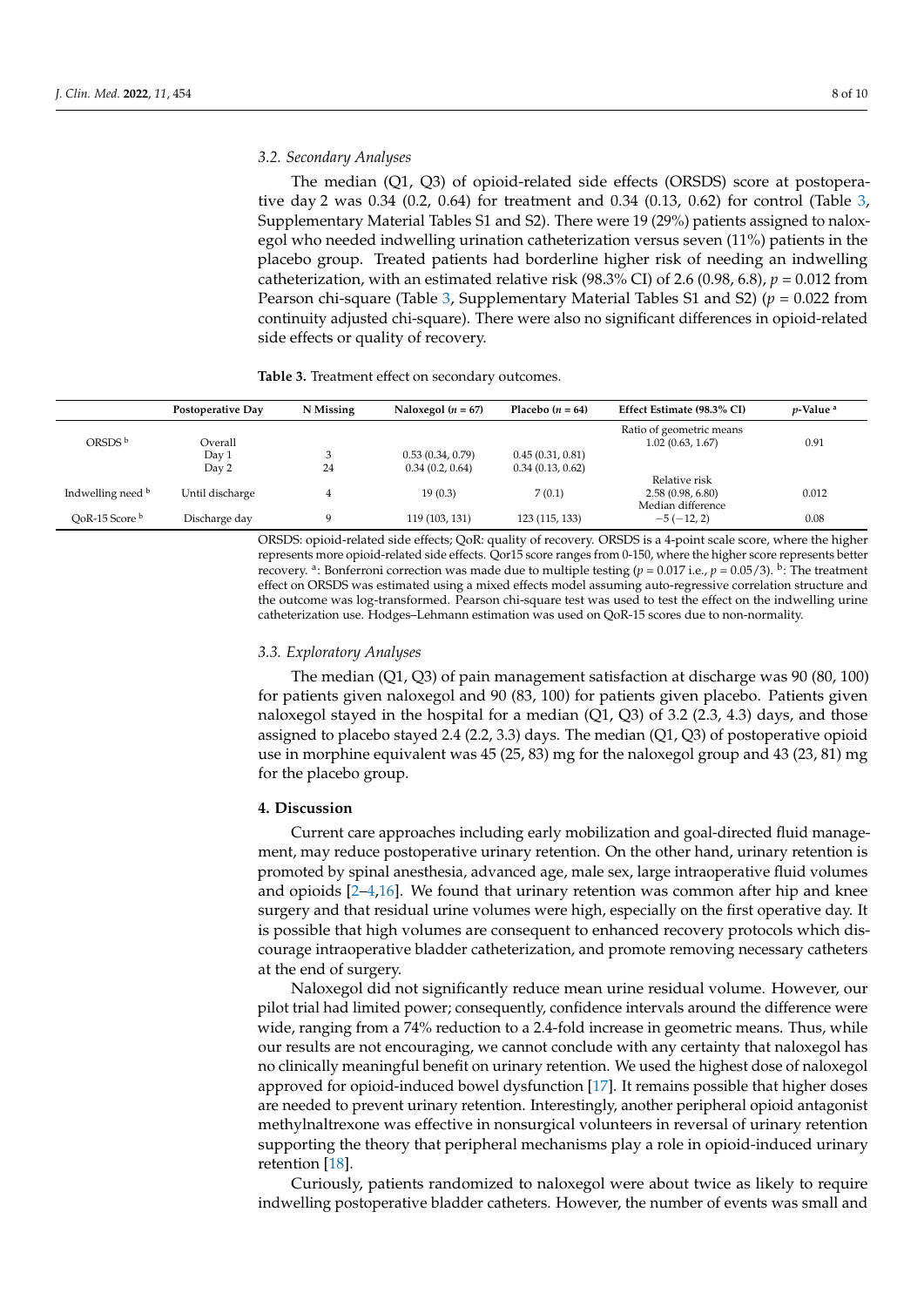our trial was not even remotely powered for this dichotomous outcome. Given the lack of

a causative mechanism, the observation is probably spurious. Most opioid-related side effects are centrally mediated. For example, 9 of the 12 consequences evaluated by the ORSDS are completely or mostly centrally mediated. It is therefore unsurprising that naloxegol—which has limited central activity—had no apparent effect on ORSDS scores. Quality of recovery would be impaired by ileus, but constipation, while common after major abdominal surgery, is relatively rare in patients who have hip surgery. It is therefore unsurprising that naloxegol did not reduce opioid-related side effects or quality of recovery. Since naloxegol is peripherally restricted, the drug does not prevent opioid-induced analgesia [\[8\]](#page-11-5). As might therefore be expected, opioid use and pain scores were similar in each group.

The most obvious limitation of our trial is restricted power even for our primary outcome due to a larger observed standard deviation for the primary outcome  $(SD = 150)$ than used in sample size estimate  $(SD = 60)$ , and fewer secondary outcomes than expected. Only 15% of randomized patients required postoperative bladder catheterization which further reduced power. An additional limitation is that our protocol was pragmatic and did not restrict intraoperative fluids, choice of general or spinal anesthesia, or use of other drugs, some of which could have contributed to postoperative urinary retention. Our pilot trial was nonetheless successful in providing good estimates of the variance and incidence of our outcomes that will guide future trials.

#### **5. Conclusions**

Residual urine volumes were similar in patients randomized to 25 mg oral naloxegol or placebo over the initial 2 days after hip and knee surgery, although confidence intervals were wide. It thus seems likely that postoperative urinary retention is largely driven by factors other than postoperative opioids. Furthermore opioid-related side effects and quality of recovery were similar in the naloxegol and placebo groups. Our results, although statistically weak, do not support use of naloxegol for postoperative urinary retention after hip and knee surgery.

**Supplementary Materials:** The following supporting information can be downloaded at: [https:](https://www.mdpi.com/article/10.3390/jcm11020454/s1) [//www.mdpi.com/article/10.3390/jcm11020454/s1.](https://www.mdpi.com/article/10.3390/jcm11020454/s1) Table S1: Summary of incidence of each opioidrelated side effect item by group, Table S2: Summary of functionality.

**Author Contributions:** Conceptualization, A.T.; methodology, A.T., W.A.S.E., and K.R.; software, X.P.; validation, W.A.S.E., L.M.S., J.S., K.R., and D.I.S.; formal analysis, X.P.; investigation, J.F., S.L., H.H., S.R., and D.C.; resources, J.F., S.L., H.H., S.R., and D.C.; data curation, J.F., S.R., and D.C.; writing original draft preparation, A.T.; writing—review and editing, A.T., K.R., and D.I.S.; visualization, X.P.; supervision, D.I.S. and A.T.; project administration, A.T. and D.I.S.; funding acquisition, A.T. All authors have read and agreed to the published version of the manuscript.

**Funding:** This study was funded by an investigator-initiated research grant from Astra Zeneca Pharmaceuticals. None of the authors has a personal financial interest related to this research.

**Institutional Review Board Statement:** The study was conducted according to the guidelines of the Declaration of Helsinki, and approved by the Institutional Review Board of Cleveland Clinic (IRB 17-765 approved on 3 July 2017).

**Informed Consent Statement:** Informed consent was obtained from all subjects involved in the study.

**Data Availability Statement:** The data are available collaboratively by contacting the corresponding author.

**Conflicts of Interest:** The authors declare no conflict of interest. The funders had no role in the design of the study; in the collection, analyses, or interpretation of data; in the writing of the manuscript, or in the decision to publish the results.

### **References**

<span id="page-10-0"></span>1. Baldini, G.; Bagry, H.; Aprikian, A.; Carli, F. Postoperative urinary retention: Anesthetic and perioperative considerations. *Anesthesiology* **2009**, *110*, 1139. [\[CrossRef\]](http://doi.org/10.1097/ALN.0b013e31819f7aea) [\[PubMed\]](http://www.ncbi.nlm.nih.gov/pubmed/19352147)